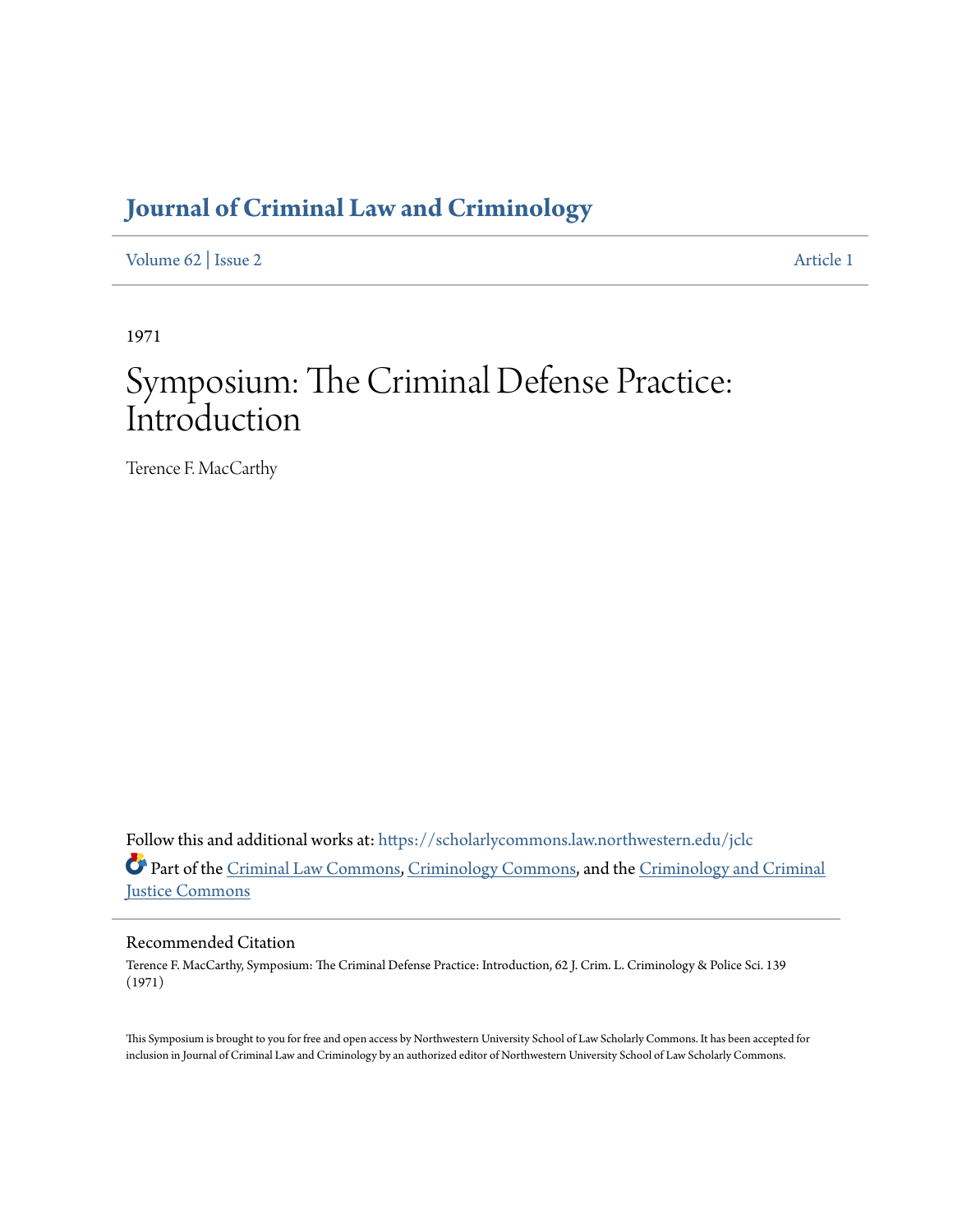## **CRIMINAL LAW**

#### **SYMPOSIUM: THE** CRIMINAL **DEFENSE** PRACTICE

#### INTRODUCTION

TERENCE F. MAcCARTHY\*

The deserving and well known ability of the three contributing authors to this symposium, George J. Cotsirilos, Thomas P. Sullivan and Sherman C. Magidson, all accomplished criminal practitioners, suggests that their articles, consistent with their reputations, are worthy of reading, digesting and retaining for future and continual reference. Because the reader's interest should properly focus on the articles themselves, no attempt will be made to obfuscate that focus **by** reviewing or commenting specifically on the articles. However, the articles can be eagerly commended as to their general content and immeasurable value to those interested in the practice of criminal law -particularly those attorneys who have occasion to defend one accused of a crime.

Though not abandoning the pedantic approach, the authors, comporting with their own expertise, inculcate in the reader the cogent and trenchant observations of a trial attorney. Theirs is **a,** contribution more to methodology than scholastic achievement. The observation is made that although law reviews and general legal publications do devote many pages to criminal law subjects, most of the commentators are not personally concerned, as the authors of these articles are, in the day-to-day involvements of the criminal practice. It follows then that most writing in the field of criminal law is noted **by** the absence of "how to do it" material. This issue of the *Journal* serves as a rare and much needed exception. The ultimate evaluation of these articles is left to the interested reader with the confidence that the final analysis will result in significant appreciation of the authors' contributions.

The inclusion of material with practical relevance to the criminal defense counsel marks an

**\*** A.B., **J.D.;** Executive Director, Federal Defender Program in the District Court for the Northern District of Illinois; Member, Illinois Bar; Chairman, Committee to Draft Proposed Local Criminal Rules (N.D. Ill.); Member, Criminal Law Committee of the Chicago Bar Association, Special Committee on Volunteer Defender Services of the Chicago Bar Association. important milestone in the history of legal publications which have long served the philosopher but have left the practitioner wanting. This change should be welcomed by the defender and the prosecutor alike. By embracing the criminal defense bar, or more appropriately by coextensively serving both prosecutors and defenders, the *.Tournal* might well spawn some introspection on the part of both. The "presence of well written articles may well be too tempting to resist reading them-notwithstanding their primary contribution being intended for court room opponents. This exposure alone would in turn occasion a broader analysis-by both prosecutors and defenders--of the problems besetting the administration of criminal justice today.

The English system-though in all probability untenable where, as in most courts in the country, the volume of criminal cases requires specialized administration-has much to be said for it. This is specifically true with reference to the constant interchange of positions wherein'one attorney may be a prosecutor of a particular case and several months thereafter find himself defending against the same attorney who represented the defendant in the case he earlier prosecuted. This exchange of hats does much to improve the respect and relationships, observed between attorneys normally engaged in adversary circumstances.

On the other hand, in this country, the trend seems to be moving in the opposite direction. The emphasis now is on prosecutorial or defender programs purposely exclusive each of the other. Admittedly certain seminars, particularly at the less advanced levels, of necessity must be tailored only to one group or the other. However, to the extent this division attenuates the potential professional relationships which should, indeed must, be maintained between practicing members of the criminal bar-between prosecutors and defendersit should be eliminated where possible. A constant interchange, a potpourri of opinions and suggestions, between prosecutors and defenders is neces.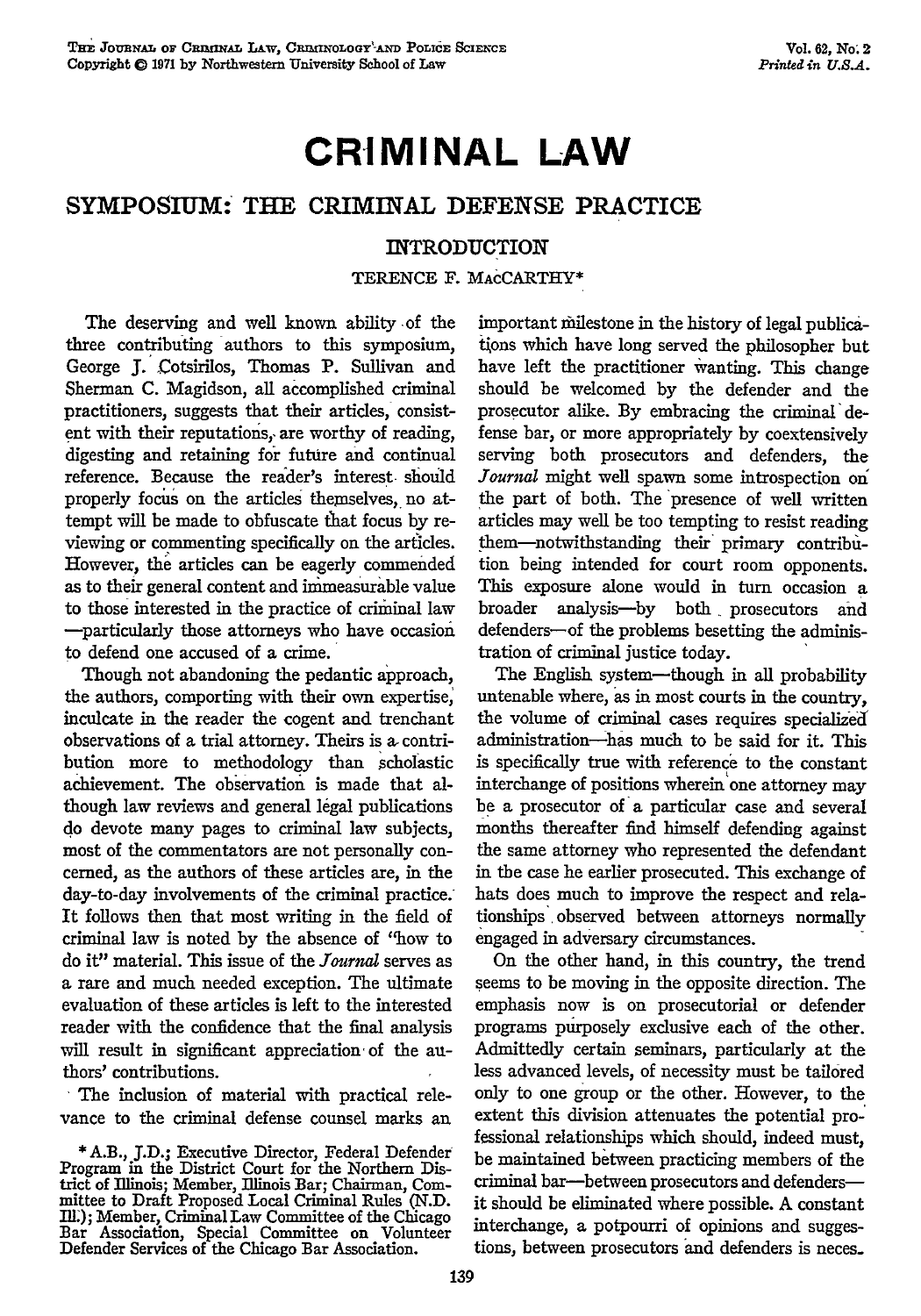sary to avoid much of the friction which presently obtains. Speaking of the English Inns of Court, Shakespeare poignantly and praisingly observed in lawyers the ability to "strive mightily and then eat and drink together".

The point is made then that there exists today a tremendous need for a closer bond of unity and more professional intercourse. It behooves criminal attorneys, as custodians of our criminal justice system, to turn their interests to the entire spectrum of the administration of criminal justice--not only their own specialty. It remains then the responsibility of a united criminal bar to separate myth from reality in evaluating the present system of criminal justice. It is optimistically hoped that the interchange of ideas through the Journal-read as hopeful it will be by prosecutors and defenders alike--will assist in educating both to the problems and concerns of the other.

The need for a unified criminal bar was never so pressing as it is now. Today it is all too fashionable to voice not only criticism but out-and-out physical attacks against our courts and system of criminal justice. The bombing of court houses, the obstructing of court proceedings and even the brutal murder of a judge, have tragically become all too common.

The bombers, the obstructors, and the murderers are matters best left to clinical discussions by psychiatrists and not lawyers. Abhorrence of their actions is hardly a matter left to debate.

On the other hand those critics of our courts and criminal justice system who have not yet resorted to violence-though by their actions they may be encouraging and popularizing the conduct of their violent followers-deserve reproach. Least there be any mistake, this accusation encompasses those on both extremes of the political spectrum. Though their methods may differ, both seek to undermine the courts and our system of criminal justice.

The purpose here is not to apostatize the courts and our criminal justice system. Our criminal justice system is by no means perfect. As is the case with all man-made institutions, improvement is always possible. As a matter of fact, to the credit of the courts and the organized bar, we have in recent years witnessed and are now witnessing many positive efforts to improve our criminal justice system. The following examples will serve to illustrate the point.

The American Bar Association through its Committee on Minimum Standards for Criminal Justice has issued and is now attempting throughout the

country to implement minimum standards touching on the most significant areas involved in the practice of criminal law.

Former Supreme Court Justice Tom C. Clark, in his most active retirement, is heading up a center in Washington intended to improve court administration throughout the country.

Under the distinguished chairmanship of the former governor of California, Edmund **G.** Brown, the National Commission on Reform of Federal Criminal Laws has undertaken the monumental task of rewriting the substantive provisions of the Federal Criminal Code. The Commission's work product presently exists in the form of a tentative study draft which has been promulgated for the purpose of eliciting comments thereon.

Recent salutary legislation will provide sufficient funds to create federal defender offices, such as that in the Northern District of Illinois, throughout the country.

On the state level, the Illinois Supreme Court recently appointed a distinguished committee of judges, lawyers and law professors to reconsider the incorporation of discovery procedures into the practice of criminal law.

Not unmindful of the fact that sweeping generalizations leave much to be desired, it would appear fair to suggest most defense attorneys tend to lean to the liberal side and, conversely, most prosecutors are distinguished by a more conservative bent. Environment in part certainly explains and rationalizes these leanings if it does not fully justify them. These divergent philosophical leanings, when added to the conflicts usually created by and associated with the heat of battle, make the American practitioner, unlike his English brother at the bar, suffer the shortcomings of a criminal bar more inclined to traduce than praise opponents.

In this posture the temptation is always great to bemuse audiences, however small, by urging the unfairness of the system as it is applied to one's personal position. This not only makes for a captive audience but additionally serves the purpose of explaining away one's losses or disappointments as a trial lawyer.

The point and purpose then is to urge prosecutors and defense attorneys away from the always present temptations to serve as spokesmen for or even encourage the actions of those who seek the total destruction of our system of criminal justice. On the positive side, much could and should be done to bring prosecutors and defenders together